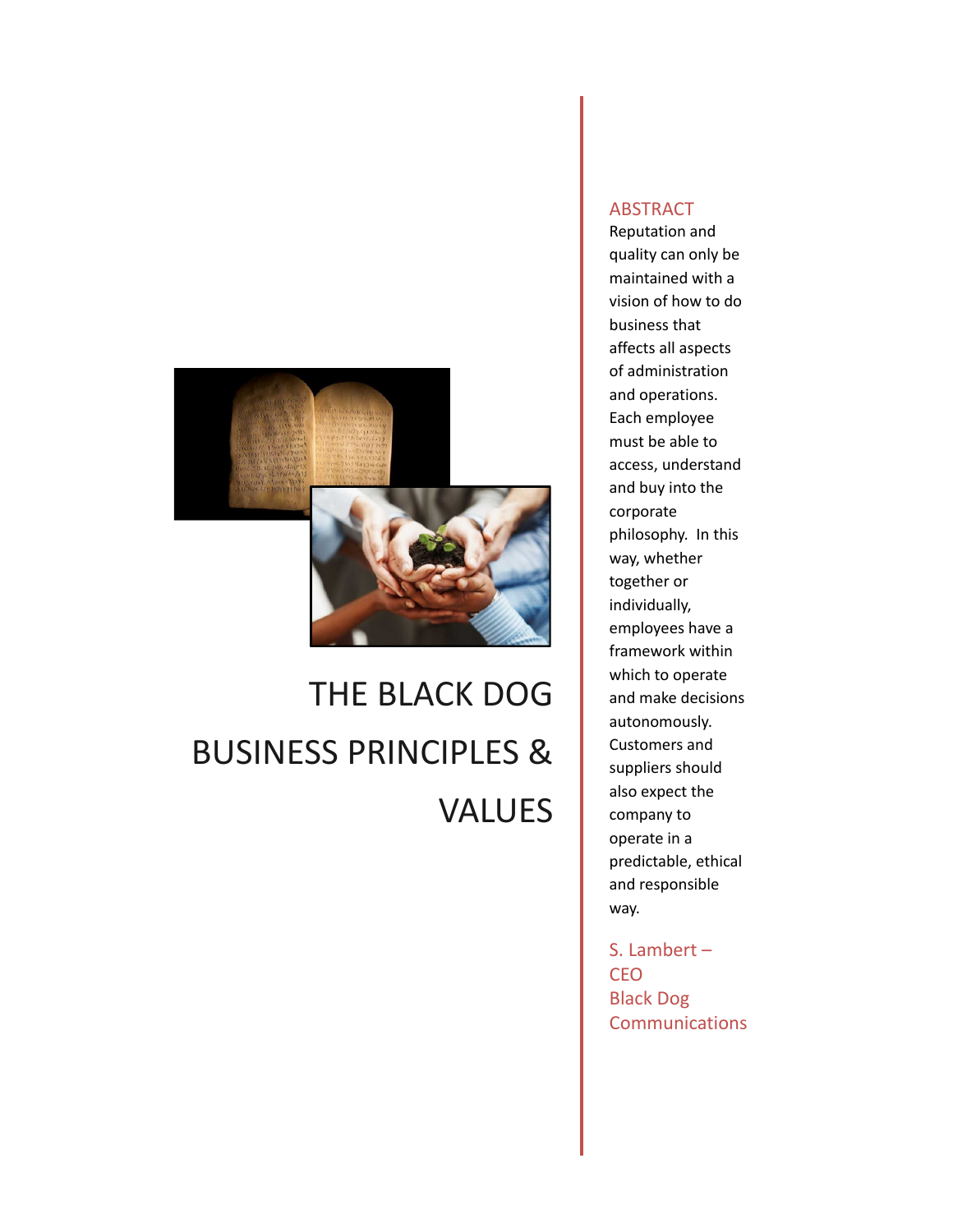## **Contents**

| Introduction                             | $\overline{2}$ |
|------------------------------------------|----------------|
| <b>Black Dog Business Culture</b>        | $\overline{2}$ |
| <b>Core Values</b>                       | 3              |
| <b>Responsible Trading Principles</b>    | 4              |
| <b>Anti-Corruption Policy</b>            | 5              |
| <b>Bribery and Facilitating Payments</b> | 5              |
| Kick-Backs                               | 5              |
| Gifts, Hospitality and Entertainment     | 6              |
| Extortion                                | 6              |
| <b>Conflicts of Interest</b>             | 6              |
| <b>Political Contributions</b>           | 6              |
| Philanthropic Contributions              | 6              |
| Code of Conduct                          | 7              |
| The Company                              | 7              |
| Individuals                              | 7              |
| <b>Statement</b>                         | 8              |
| <b>Reporting Requirement</b>             | 8              |
| <b>Company Responsibility</b>            | 8              |
| Drug & Alcohol Policy                    | 9              |
| <b>Types of Employee Drug Testing</b>    | 9              |
| Refusing an Employment-based Drug Test   | 9              |
| <b>Background Check Policy</b>           | 10             |
| TIP - Trafficking in Persons Policy      | 11             |
| Applicability                            | 11             |
| Responsibility to Keep Children Safe     | 12             |
| Trafficking in Persons Compliance Plan   | 12             |
| Awareness                                | 12             |
| Prevention                               | 12             |
|                                          |                |

 $\blacktriangleright$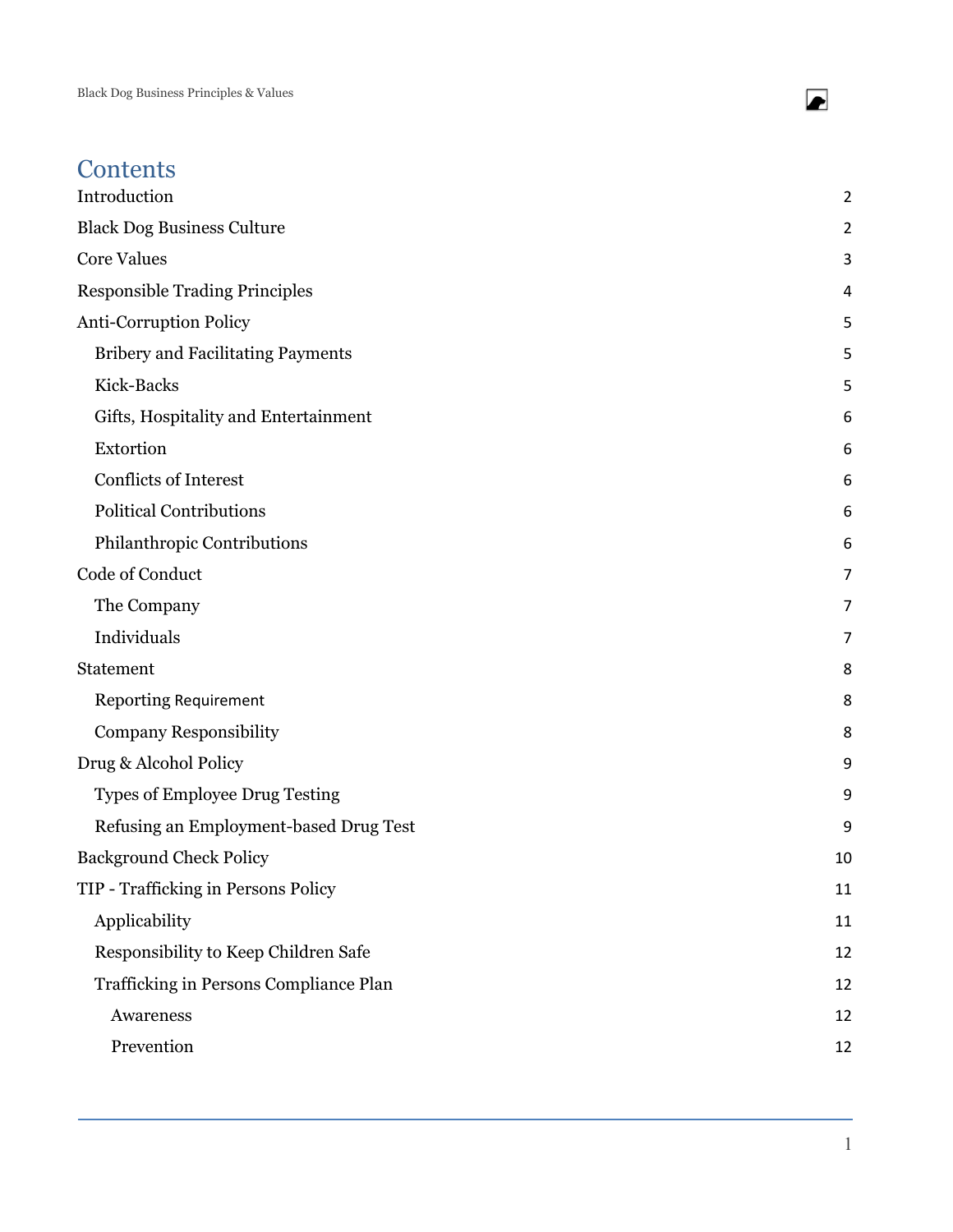[Recognition](#page-15-1) 13

[Reporting](#page-15-2) the contract of the contract of the contract of the contract of the contract of the contract of the contract of the contract of the contract of the contract of the contract of the contract of the contract of the

## THE BLACK DOG BUSINESS PRINCIPLES & VALUES

Delivering Quality Technical Services

#### <span id="page-2-0"></span>**Introduction**

Black Dog Communications (BDC) is part of the Black Dog Group of international companies that provide managed technical services which in turn are designed to be technical and program multipliers for client companies. Black Dog specializes in delivering services, especially telecommunications projects, in non-permissive environments.

The Black Dog Group is registered in the US, with offices in Rochester NY, and in the UK, with an office in Poole Dorset, to enable it to provide a range of capabilities and attract a truly international range of consultants and clients.

#### <span id="page-2-1"></span>**Black Dog Business Culture**

Black Dog aims to conduct business around a philosophy that encompasses an ethos of quality which underpins every aspect of our operations. This philosophy is set out in the following policies which are broadly benchmarked to leading defence contractor companies.

- 1. **Core Values** Describes the values that constitute the Black Dog culture
- 2. **Responsible Trading Principles** The standards that we commit to while working with clients and consultants
- 3. **Anti**-**Corruption Policy** Our attitude to the actual and perceived threat of corruptive practices
- 4. **Code of Conduct** The code by which the Company and its individuals conduct themselves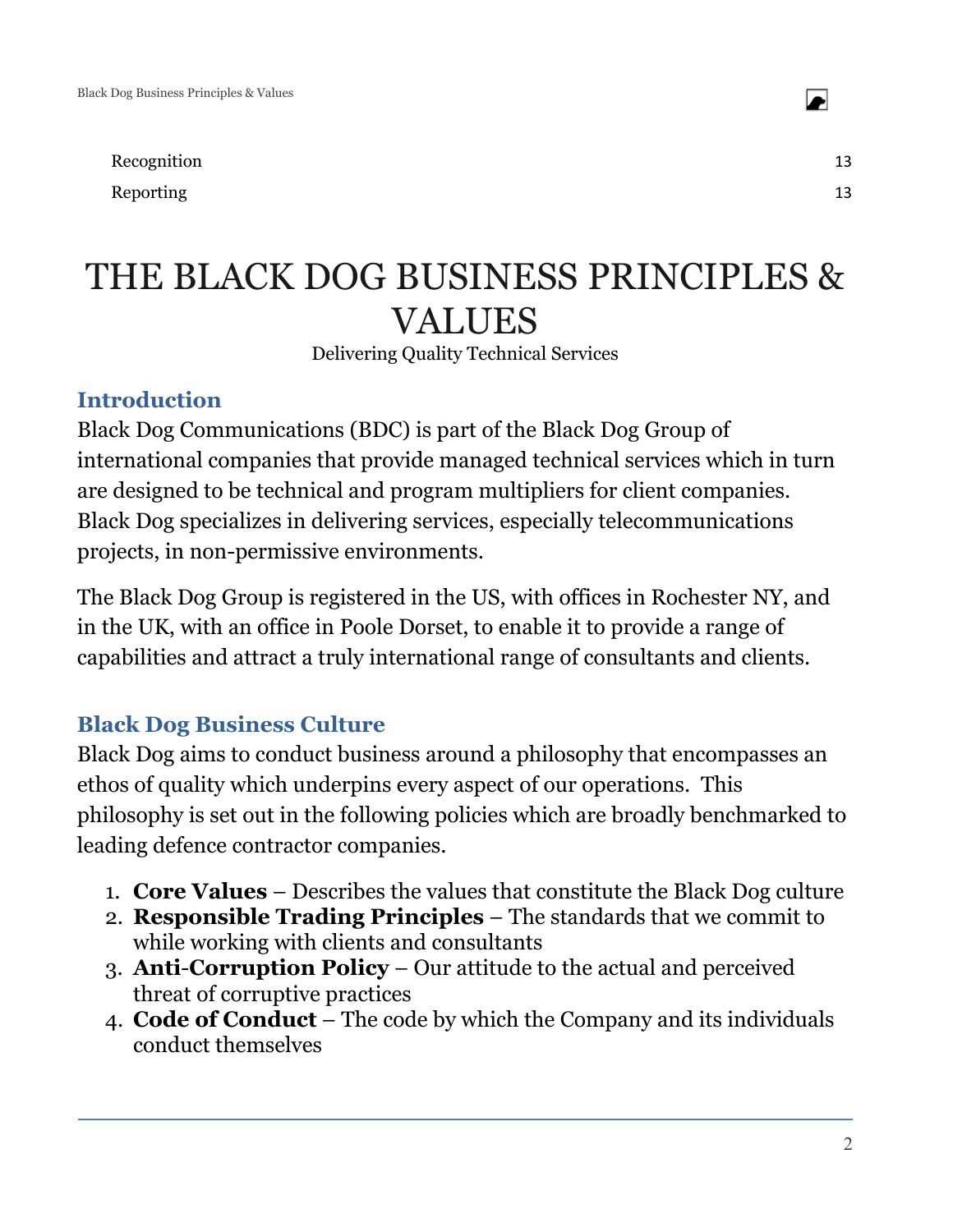- 5. **Drug & Alcohol Policy** The lawful, ethical, safe working practices and attitudes surrounding substance use and operating in high profile/risk areas
- 6. **Background Check Policy** The BDC policy on employee checks, their use and standards

#### <span id="page-3-0"></span>**Core Values**

The values around which Black Dog was originally conceived to operate are simple and aimed at influencing corporate and individual behaviour.

- **Loyal** A trusted long term partner. We deliver on our commitments to clients and consultants. We must be honest and take responsibility so that we can be relied upon. In our organisation, everyone's contribution matters.
- **Hard Working** Focused to see the achievement of the clients' aims and objectives through to a successful resolution. We constructively challenge and take the initiative, operating with tenacity and resolve. We accept challenges and manage risk and set ourselves stretching goals.
- **Personable** Easy to work and communicate with. We deliver leading-edge services and solutions by valuing the imagination and experience within our organization and empowering teams and individuals to work together across the company and with the client and customer for the benefit of our organization and the goals of our clients.
- **WYSIWYG** Honest and plain speaking; 'what you see is what you get'. In all our written and verbal communication it makes sense that consultants, clients, their customers and other stakeholders understand exactly what we mean and what expectations are set.
- **Pedigree** Assured quality with experience and history. We commit to a level of quality in product and personnel which sustains the expectation we set in our client's view of Black Dog services.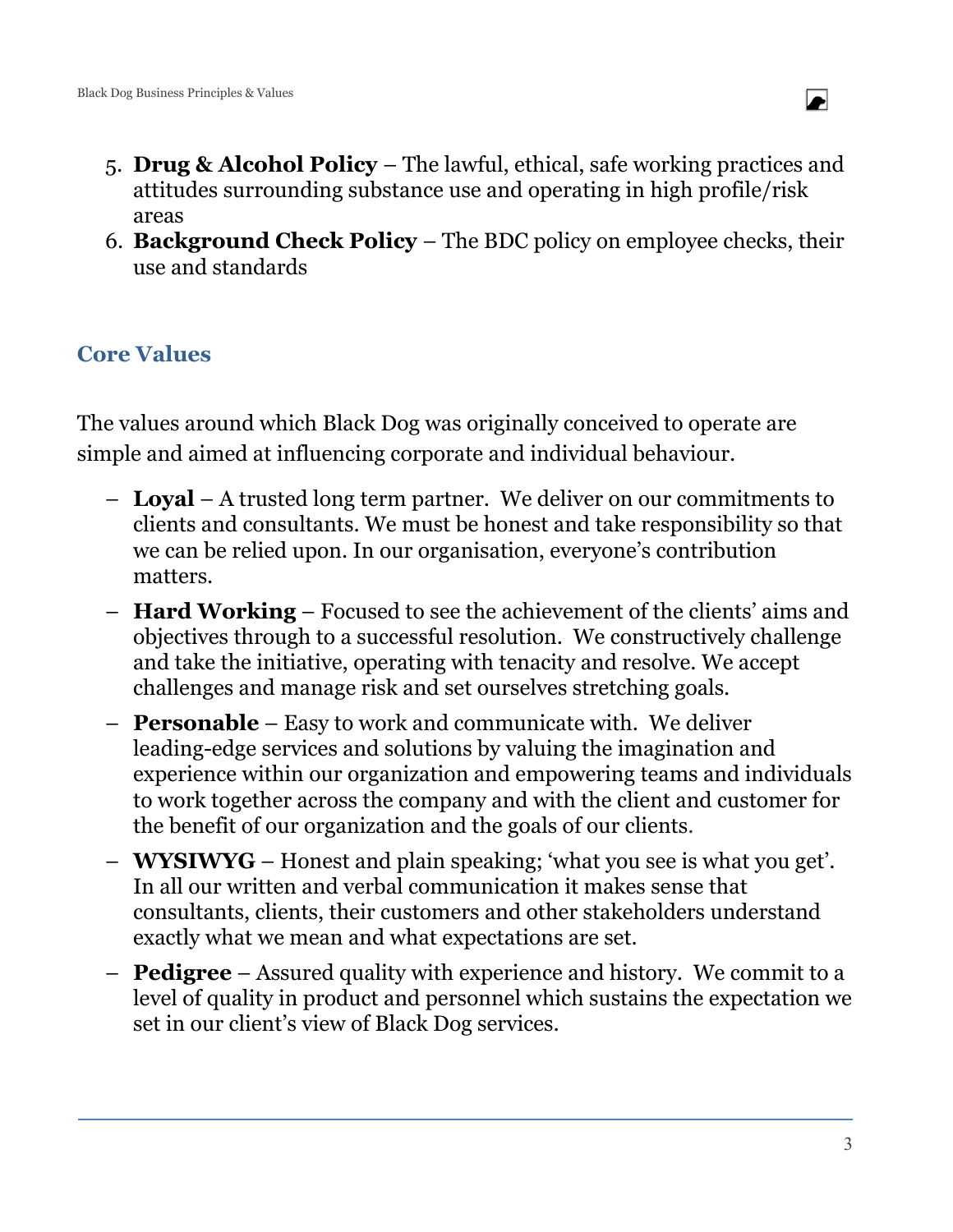#### <span id="page-4-0"></span>**Responsible Trading Principles**

Our 'Responsible Trading Principles' are designed to help make informed decisions about the business opportunities BDC pursues and help employees apply these values in their decision-making.

| 1. The Company understands and<br>supports our customers' national<br>security considerations and other<br>requirements especially the transfer of<br>technical information and data | Earning the trust of our customers is critical to the<br>success of our business. They must trust us to<br>understand their particular circumstances and respond<br>to their requirements including how we can best meet<br>their need to control and deliver restricted ITAR services,<br>information and data.                                     |
|--------------------------------------------------------------------------------------------------------------------------------------------------------------------------------------|------------------------------------------------------------------------------------------------------------------------------------------------------------------------------------------------------------------------------------------------------------------------------------------------------------------------------------------------------|
| 2. The Company and Individuals work<br>to Black Dog Core Values in all that we<br>do                                                                                                 | Together with our Code of Conduct, our Values guide<br>employees in their business decisions:<br>$Logal – A trusted long term partner.$                                                                                                                                                                                                              |
|                                                                                                                                                                                      | <b>Hard Working – Focused to see the achievement of the</b><br>clients' aims and objectives.                                                                                                                                                                                                                                                         |
|                                                                                                                                                                                      | <b>Personable</b> – Easy to work and communicate with.                                                                                                                                                                                                                                                                                               |
|                                                                                                                                                                                      | <b>WYSIWYG</b> – Honest and plain speaking; 'what you see<br>is what you get'.                                                                                                                                                                                                                                                                       |
|                                                                                                                                                                                      | <b>Pedigree</b> – Assured quality with experience and history                                                                                                                                                                                                                                                                                        |
| 3. We assess our services with the<br>objective that neither BDC nor our<br>customers are exposed to significant<br>reputational risk                                                | The Code of Conduct together with our Anti-Corruption<br>Policy sets out how we manage potential reputational<br>risks associated with the delivery of services and the<br>association and relationships with other agencies,<br>companies, NGO's and government departments that<br>would reflect on Black Dog, our Client's and their<br>customers |

 $\overline{\phantom{a}}$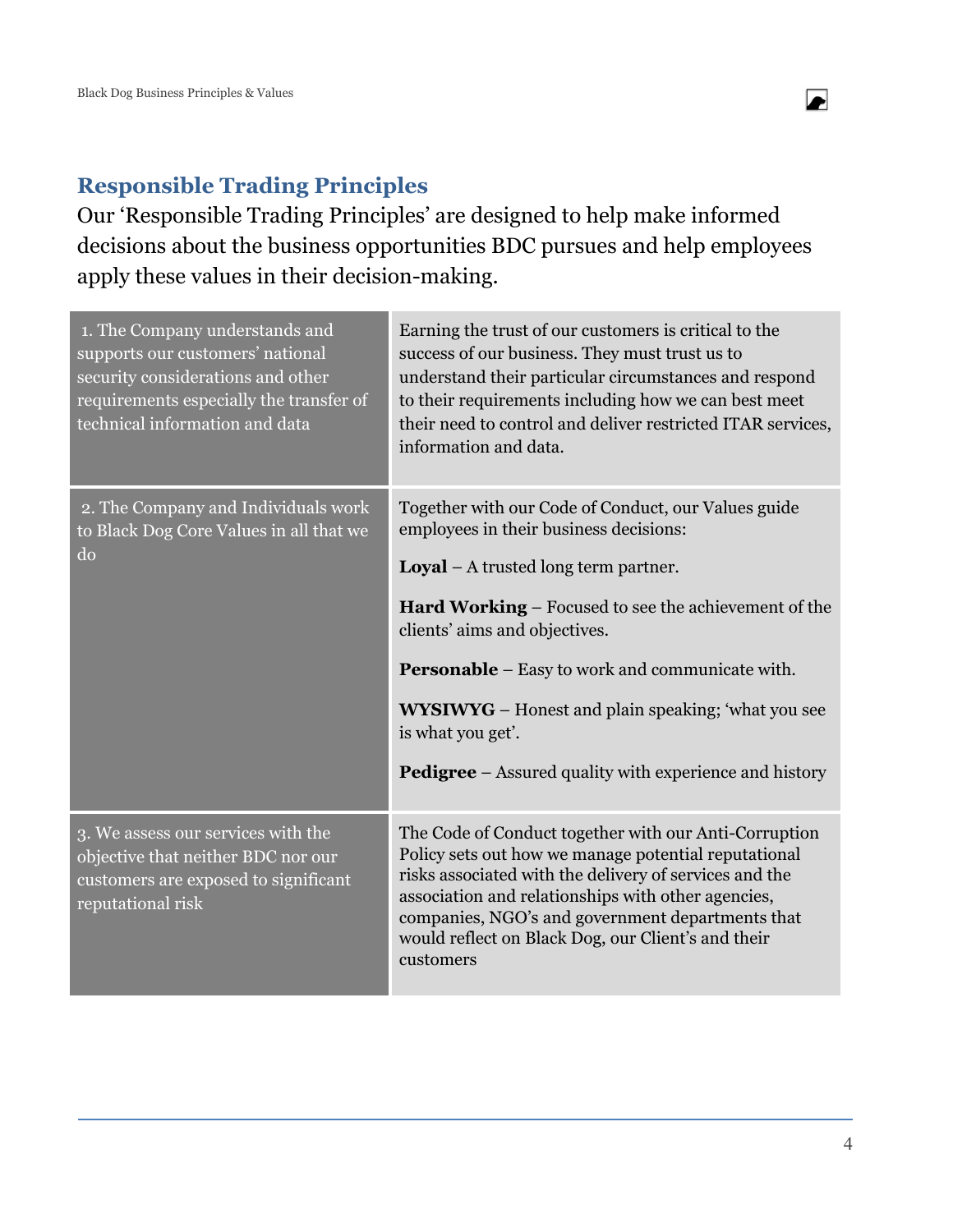4. The Company is as open as practicable about the nature of our business

Being transparent about what we do and how we do it helps us build trust among our stakeholders. We aim to communicate openly and transparently with stakeholders on our business activities within the limits of the confidentiality and non-disclosure agreements with our customers.

#### <span id="page-5-0"></span>**Anti-Corruption Policy**

#### <span id="page-5-1"></span>**Bribery and Facilitating Payments**

Black Dog Group of companies, employees and consultants will not offer, give or receive bribes or inducements for any purpose whether directly or through a third party.

Even the suggestion of corruption may damage the reputation of the Company and/or the client and affect their ability to do business. It may also bring the personal integrity of individuals into question. Employees, advisers, consultants or anyone else who may be acting on the Company's behalf will not offer, give or receive bribes or corrupt payments. A bribe includes any payment, benefit or gift offered, given or received with the purpose of improperly influencing a decision or outcome. We will not offer, give or receive any payment, benefit or gift which is intended or may be construed as a bribe.

#### <span id="page-5-2"></span>**Kick-Backs**

Neither Black Dog Communications, nor anyone acting on behalf of Black Dog Communications, may offer or accept a "kick-back" of any portion of a contract payment to employees of other parties to a contract or use other vehicles such as subcontracts, purchase orders or consulting agreements to channel payments to government officials, political candidates, employees of other parties to a contract, their relatives or business associates.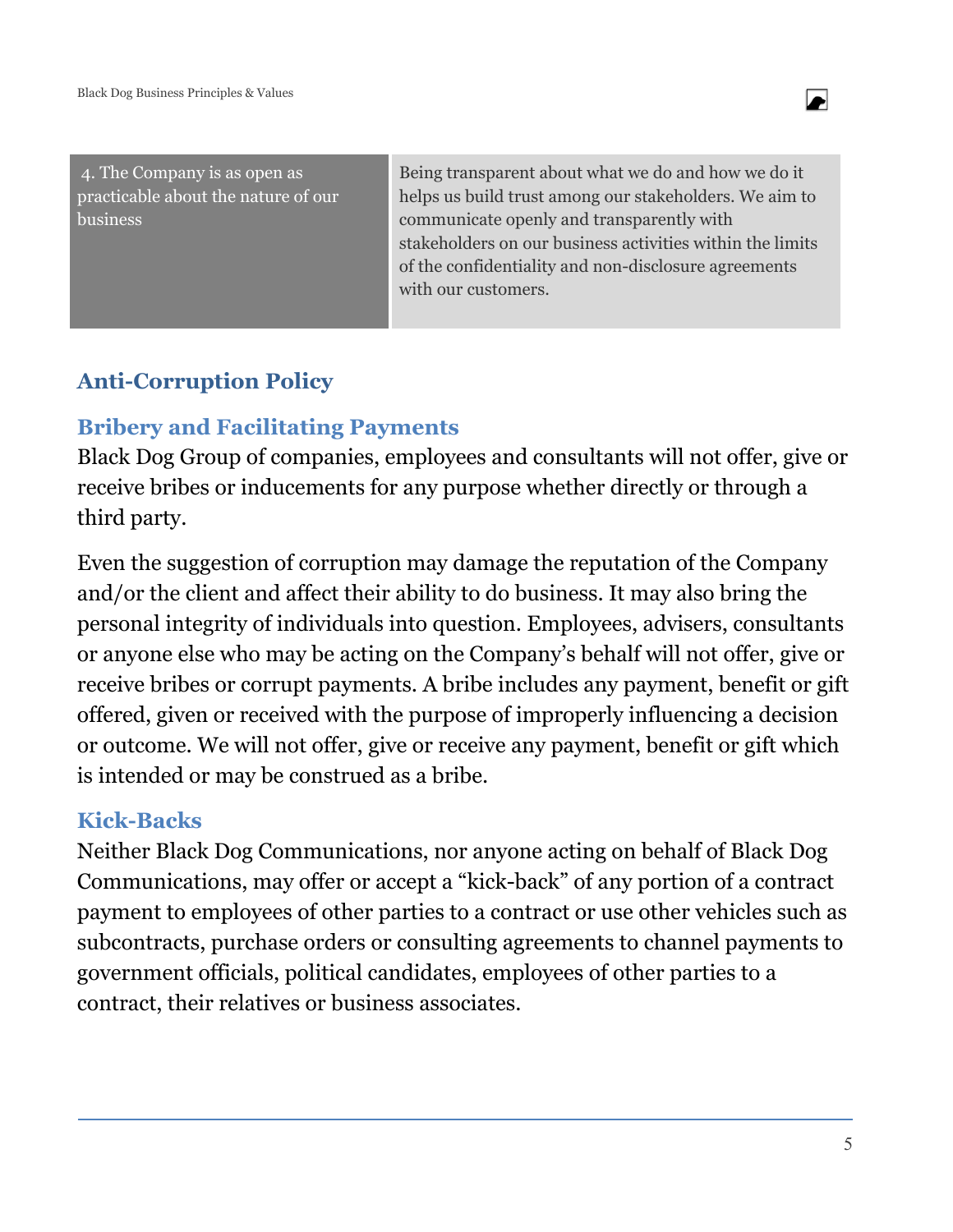A "kickback" is a particular form of bribe which takes place when a person entrusted by an employer or public function has some responsibility for the granting of a benefit and does so in a way that secures a return (kickback) of some of the value of that transaction or benefit for that person without the knowledge or authorization of the employer or public body to which the person is accountable.

 $\blacktriangleright$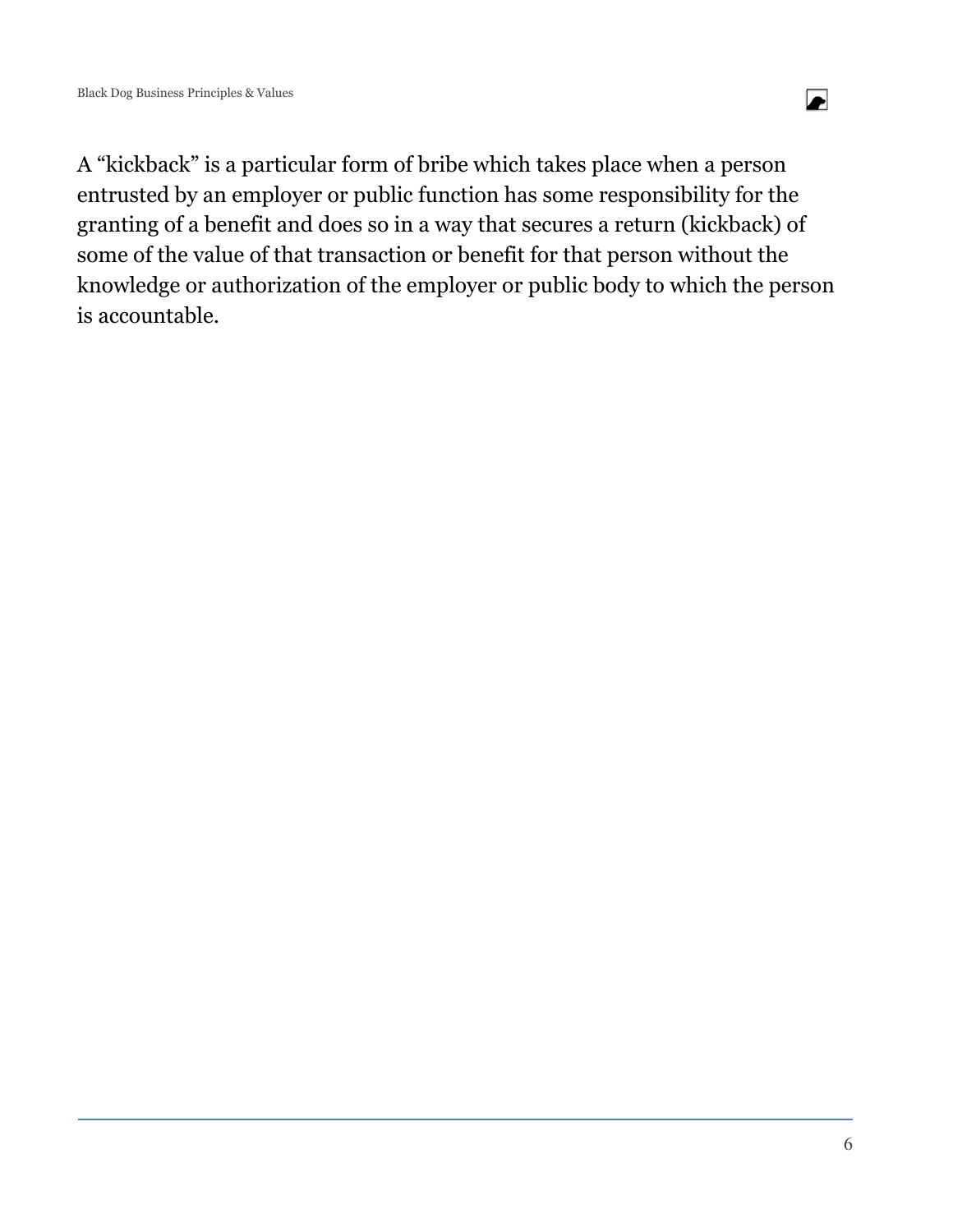#### <span id="page-7-0"></span>**Gifts, Hospitality and Entertainment**

Black Dog Communications, and anyone acting on behalf of Black Dog Communications, shall avoid the offer or receipt of gifts, meals, entertainment, hospitality or payment of expenses whenever these could materially affect the outcome of business transactions, are not reasonable and bona fide expenditures, or are in violation of the laws of the country of the recipient.

#### <span id="page-7-1"></span>**Extortion**

Black Dog Communications, and anyone acting on behalf of Black Dog Communications, shall reject any direct or indirect request by a public official, political party, party official, or private sector employee for undue pecuniary or other advantage, to act or refrain from acting in relation to his or her duties.

#### <span id="page-7-2"></span>**Conflicts of Interest**

Black Dog Communications, and anyone acting on behalf of Black Dog Communications, shall avoid any relationship or activity that might impair, or appear to impair, the ability to render objective and appropriate business decisions in the performance of our jobs.

#### <span id="page-7-3"></span>**Political Contributions**

Neither Black Dog Communications, nor anyone acting on behalf of Black Dog Communications, may make a political contribution in order to obtain an unlawful business advantage. Black Dog Communications shall comply with all public disclosure requirements.

#### <span id="page-7-4"></span>**Philanthropic Contributions**

Black Dog Communications, and anyone acting on behalf of Black Dog Communications, may make contributions only for bona fide charitable purposes and only where permitted by the laws of the country in which the contribution is made. Contributions made in order to obtain an unlawful business advantage are prohibited.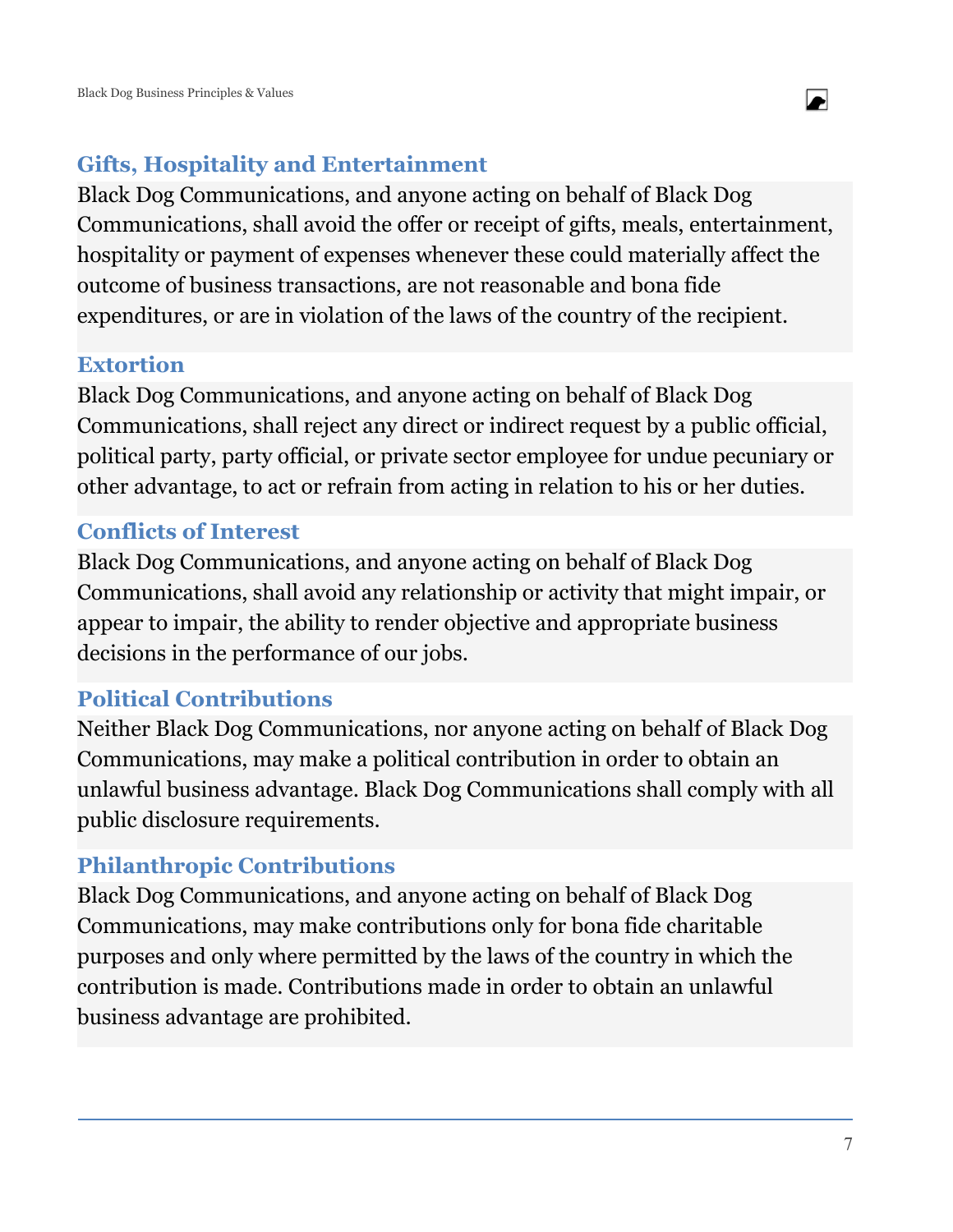Black Dog Business Principles & Values

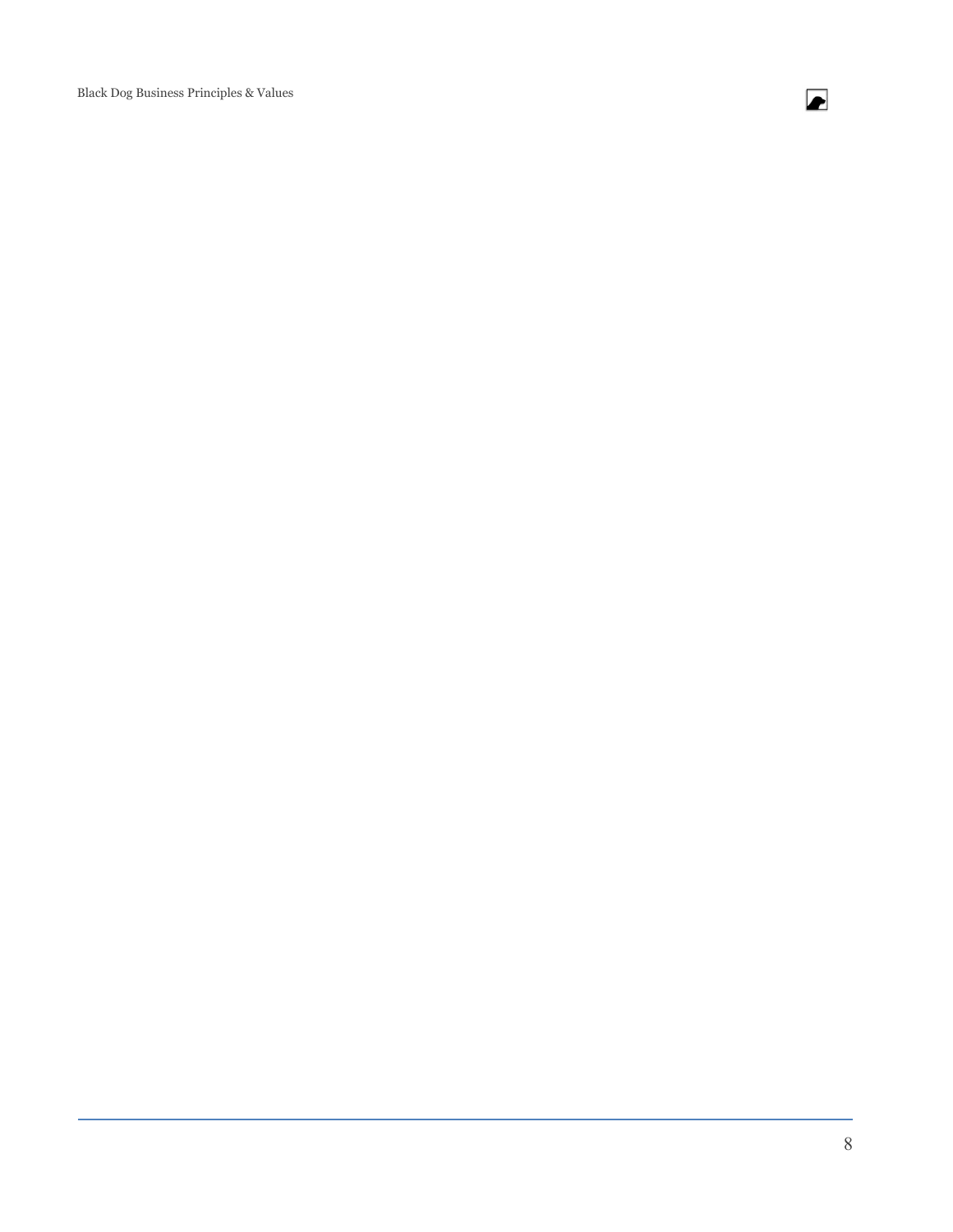#### <span id="page-9-0"></span>**Code of Conduct**

#### <span id="page-9-1"></span>**The Company**: commits that its leaders, managers and supervisors will:

- Act with integrity, serving as role models for the high standards of conduct expected throughout the Company
- Promote ethical conduct, both within the Company and in the countries in which we operate
- Provide training and other resources so that employees are equipped to deal with ethical issues
- Make sure this Code is provided to, explained to and understood by employees they manage and supervise
- Foster an open work environment in which employees are encouraged to raise questions or concerns without fear of retaliation or retribution
- Take action to address concerns of ethical misconduct

<span id="page-9-2"></span>**Individuals:** collectively as teams and as a Company, Black Dog personnel will always:

- Foster a culture of ethical behaviour
- Take personal responsibility for implementing the standards in this Code and comply with all Company policies and processes
- Comply with applicable laws and regulations and contract requirements as a minimum. In the many instances where we set our own higher standards, we will apply these first
- Respect the human rights of our employees in the workplace and the communities in which we operate
- Seek guidance where we are unsure of the appropriate course of action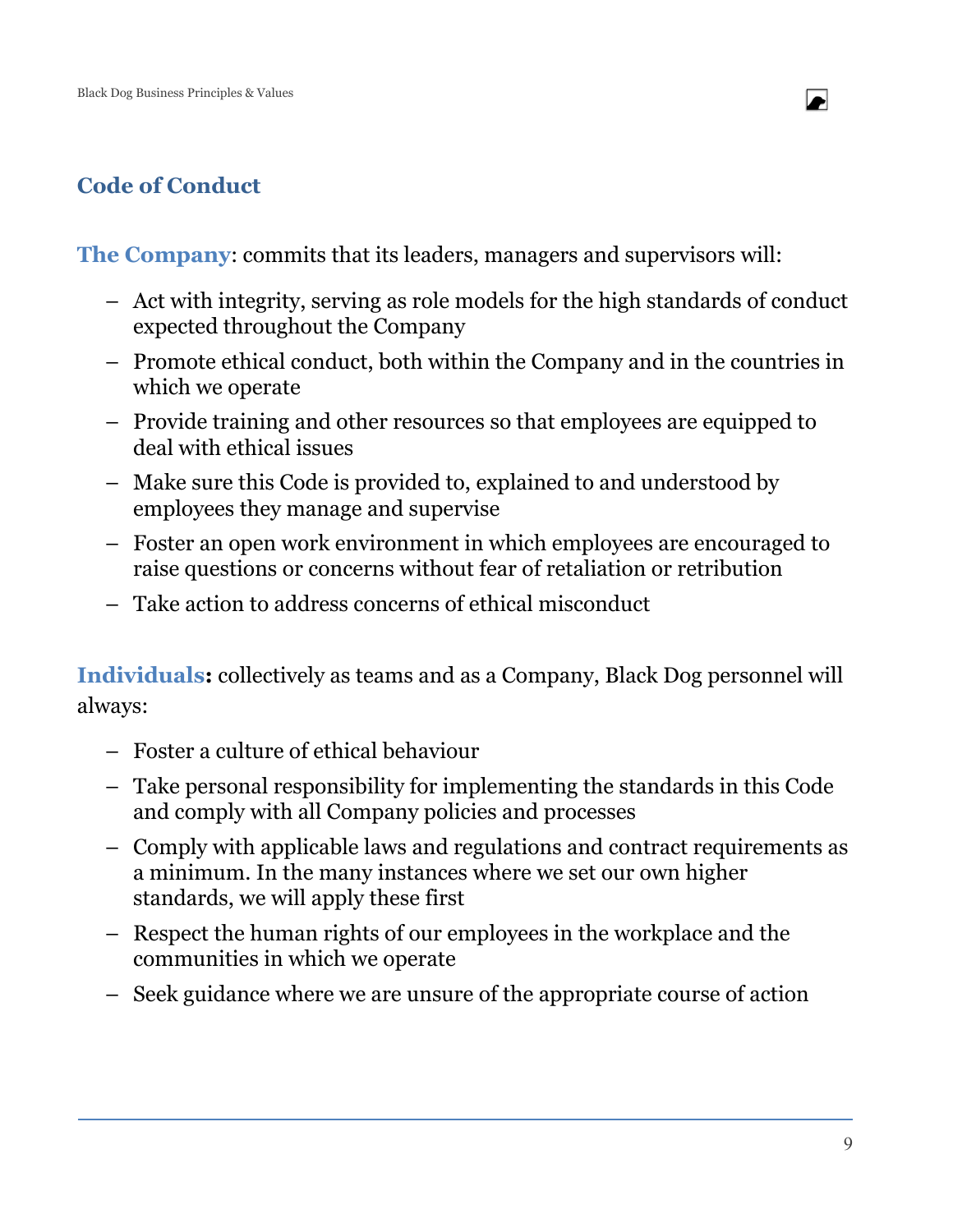#### <span id="page-10-0"></span>**Statement**

#### <span id="page-10-1"></span>**Reporting Requirement**

All officers and employees of Black Dog Communications and anyone acting on behalf of Black Dog Communications shall promptly report any actual or potential violation of this Code of Conduct, including any instance in which he/she is subjected to any form of extortion or is asked to participate in any way in a bribery scheme, to Black Dog Communications senior corporate management, without fear that his/her business relationship or employment will be adversely affected. Reports shall be treated confidentially to the extent possible, consistent with the need to conduct a thorough investigation.

#### <span id="page-10-2"></span>**Company Responsibility**

No employee will suffer demotion, penalty or other adverse consequences for not paying bribes even when Black Dog Communications may lose business as a result of the employee's refusal to do so. Employees are required to report alleged violations of this Code of Conduct to senior management and no employee will suffer demotion, penalty or adverse consequences for reporting.

Black Dog Communications shall, where appropriate, sanction employees, suppliers or other business partners for violations of this Code of Conduct.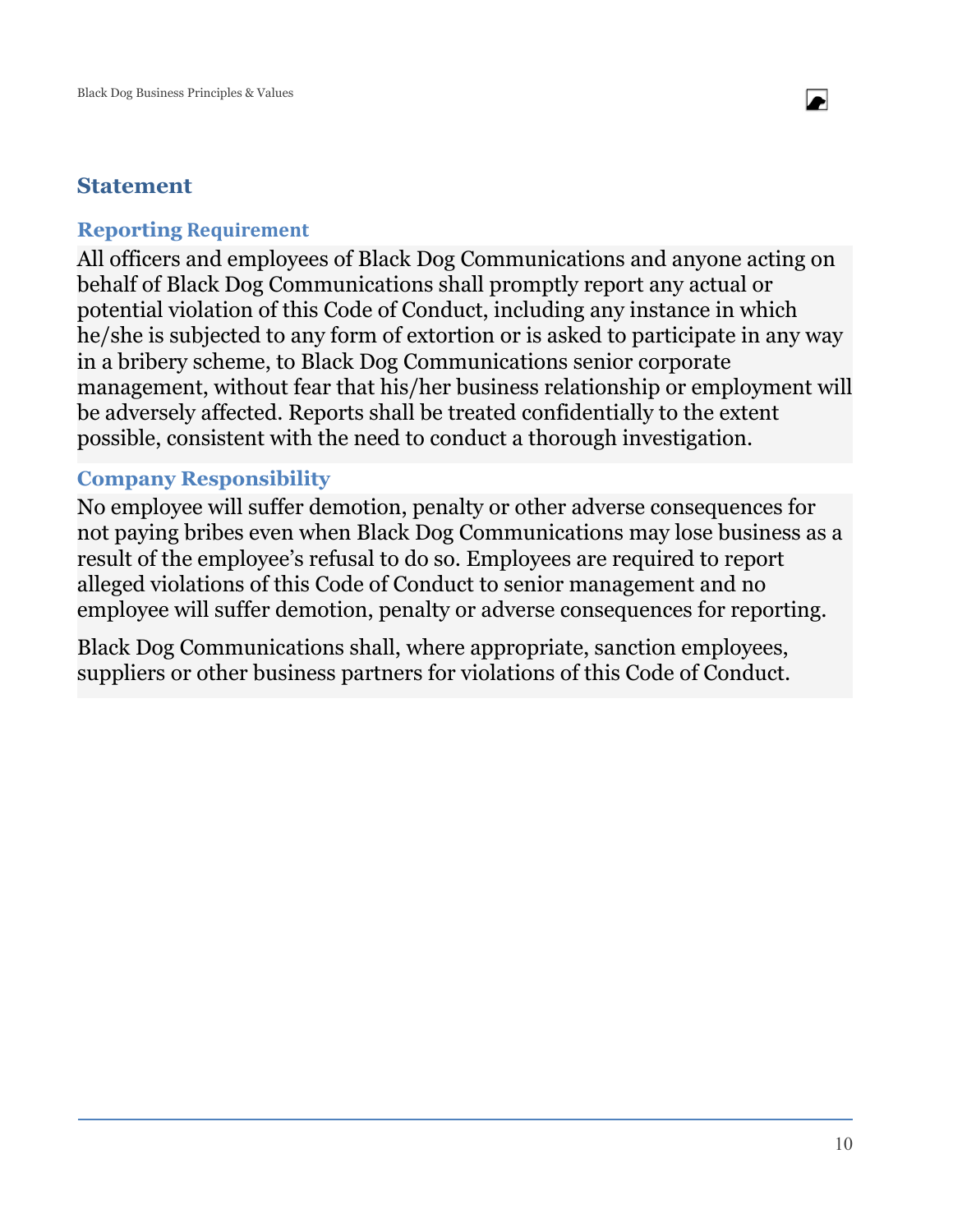#### <span id="page-11-0"></span>**Drug & Alcohol Policy**

Individuals may be drug [screened](https://www.thebalance.com/marijuana-and-employment-drug-testing-4160426) as part of the employment hiring process. New employees may be tested before or after interviews and during new hire orientation. Employees should expect to be drug and/or alcohol tested prior to accepting a promotion, when an on-the-job accident occurs, or at any [other](https://www.thebalancecareers.com/when-do-employers-drug-test-2060408) time as deemed necessary by the BDC management team. Submission to scheduled and random drug testing is a continuing condition of employment for all personnel. Any applicant or employee who tests positive for illegal drug use will not be hired or promoted, may be subject to disciplinary action and required to participate in substance abuse counselling, and may be terminated from employment.

#### <span id="page-11-1"></span>**Types of Employee Drug Testing**

- **Pre-Employment Drug Testing:** All applicants who are offered a job with the company will be [tested](https://www.thebalancecareers.com/drug-and-alcohol-tests-for-employment-2060409) for drugs as part of the post job offer employment screening process.
- **Random Drug Testing:** Employees may be selected at random for drug testing at any time. These tests are unannounced and unexpected by employees. The random selection process creates an equal chance for all employees to be picked for testing. Random drug testing has little to no advanced notice, which is an effective deterrent to employee drug use.
- **For Cause Drug Tests:** Employees may be required to submit to a drug test if the company believes they have been under the influence of drugs or alcohol on the job, if unexcused absence from work or lateness is an issue, or if performance appears to be impacted by drug or alcohol abuse. For cause drug testing is not just to test for drug use on the job, but also determines use during off-work hours and/or at home.
- **Post-Accident Drug Test:** Any employee involved in an on-the-job accident or injury may be tested for drug or alcohol use. These accidents can include driver negligence, a workplace injury with medical treatment on or away from the scene, disabling damage, or car removal.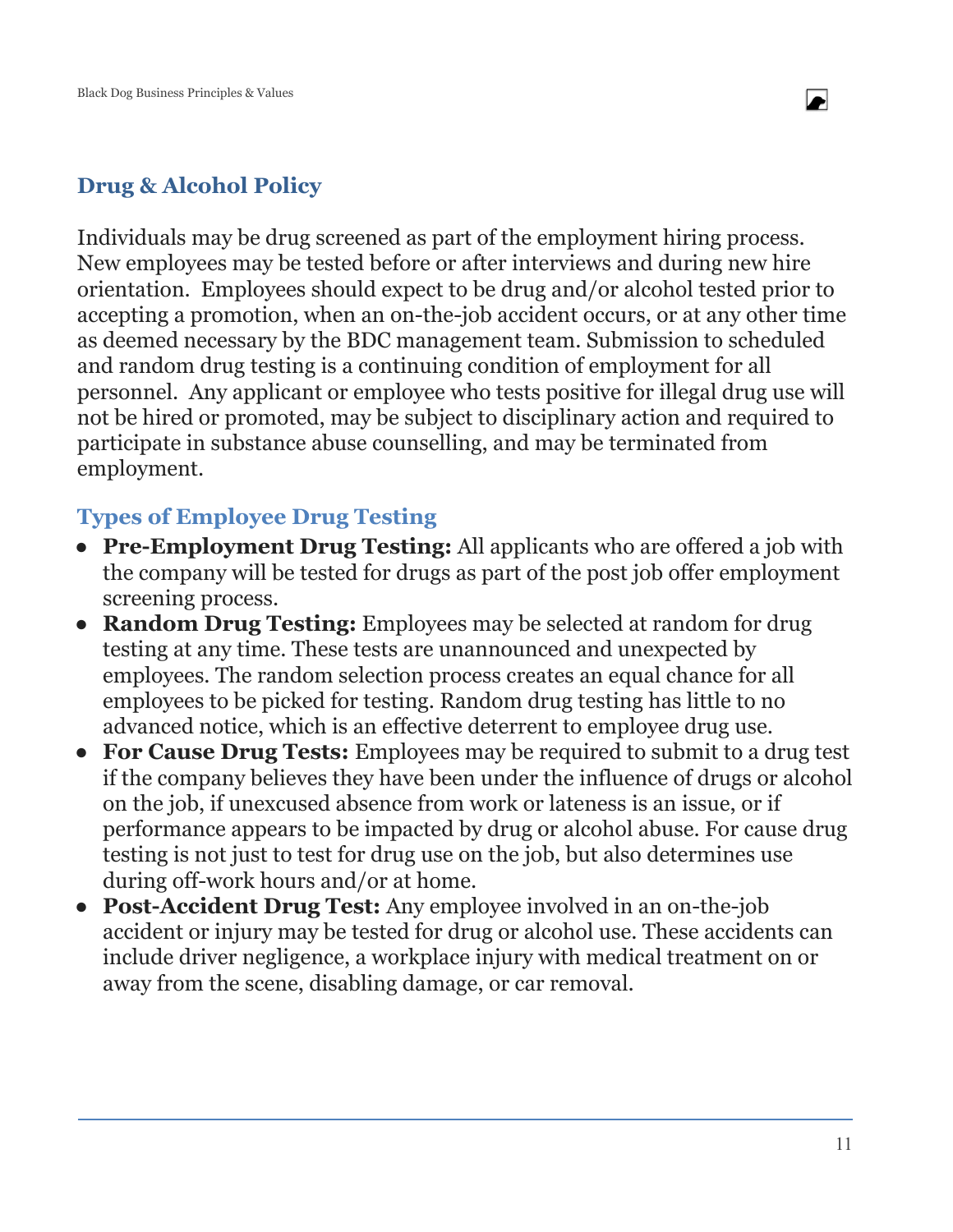#### <span id="page-12-0"></span>**Refusing an Employment-based Drug Test**

Refusing to submit to testing may result in a rescinded offer of employment. Current employees can also be terminated, demoted, or suspended for refusing a drug test.

#### <span id="page-12-1"></span>**Background Check Policy**

The BDC employee background check policy refers to our guidelines for investigating job candidates' backgrounds as part of our hiring process. Background checks help us:

- Get insight into candidates' background.
- Ensure we hire reliable employees.
- Verify candidates' information for truthfulness and accuracy.
- Screen candidates convicted of serious criminal behavior.

This employee background check policy applies to candidates who go through our company's hiring process. It may also apply to internal candidates who are being considered for a [promotion](https://resources.workable.com/promotion-policy) or transfer.

Background checks may include:

- Criminal records.
- Credit reports.
- Drug testing (see specific Drug Policy).
- Verification reports (e.g. identity, previous employment, education, SSN)
- Driving records.
- Reference checks.

All candidates aren't required to pass every type of background check we offer before BDC hires them. Each position has its own requirements and sometimes clients may require certain checks and standards in order to represent them. The basic background screening includes verification reports and reference checks.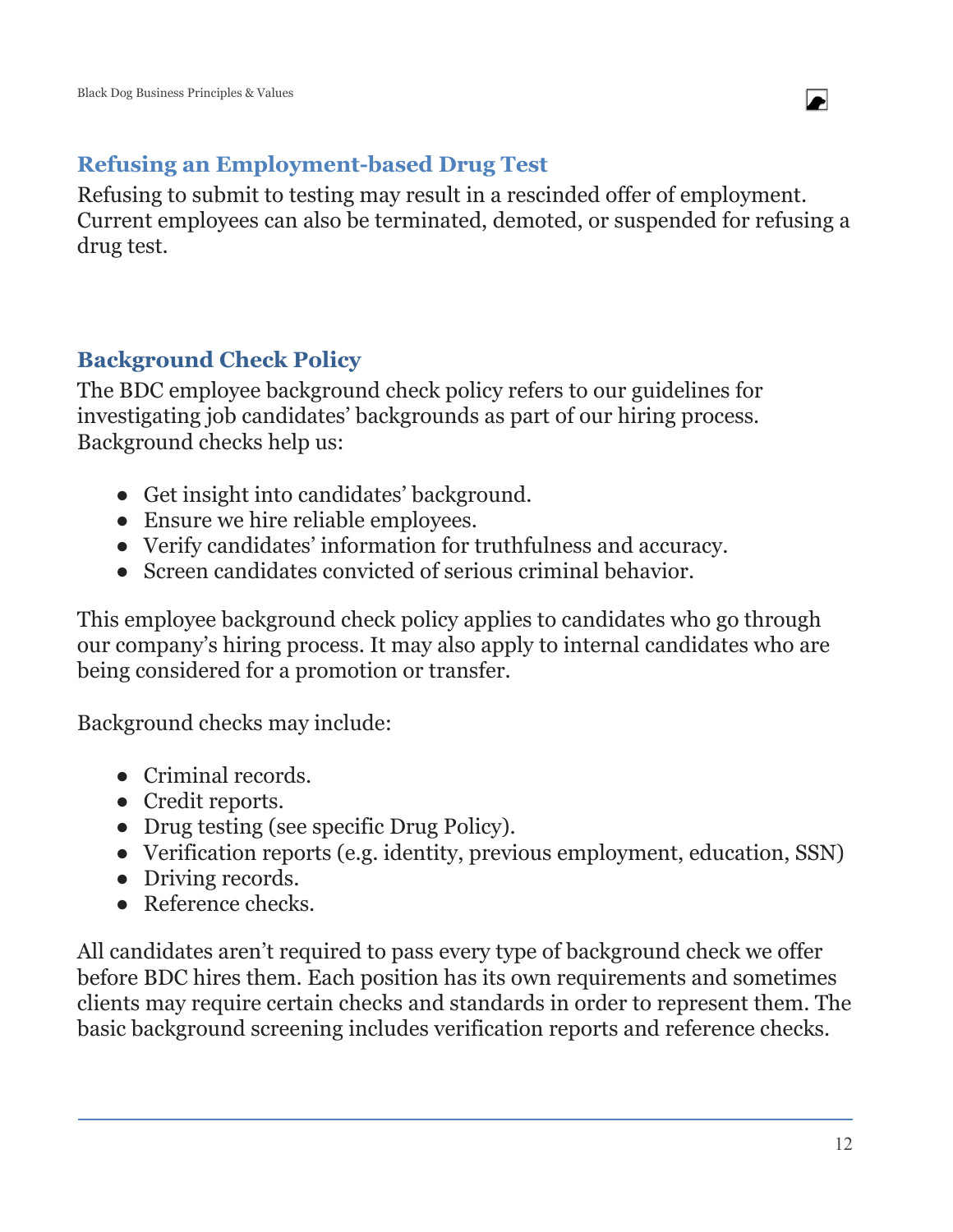Local laws may prohibit or restrict certain types of background checks. We'll comply with legal guidelines at all times.

Criminal record checks are essential for positions where candidates will:

- Represent BDC, or client company, and deal with our/their clients or stakeholders.
- Have access to sensitive and confidential information
- Handle money and finances

#### <span id="page-13-0"></span>**TIP - Trafficking in Persons Policy**

Black Dog Communications ("BDC") has a robust compliance and ethics program aligned with our corporate values, particularly our dedication to enabling children to achieve their full potential and ensuring their overall well-being in a protective and conducive environment. At inception in October 2014, BDC formally adopted a zero tolerance policy regarding trafficking in persons (TIP). BDC's leadership understands the importance of counter-trafficking initiatives and have devoted sufficient resources to ensure compliance. The policy is directed by Federal Acquisition Regulations.

In summary, the policy prohibits individuals from:

- Engaging in trafficking in persons
- Procuring commercial sex acts
- Using forced labor in the performance of the award
- Directly supporting or advancing trafficking in persons

BDC's TIP policy does not distinguish between severe and non-severe forms of TIP activities, and therefore its employees are held to the highest standard of not engaging in or supporting any form of trafficking.

BDC's compliance BDC consists of four pillars:

1. Awareness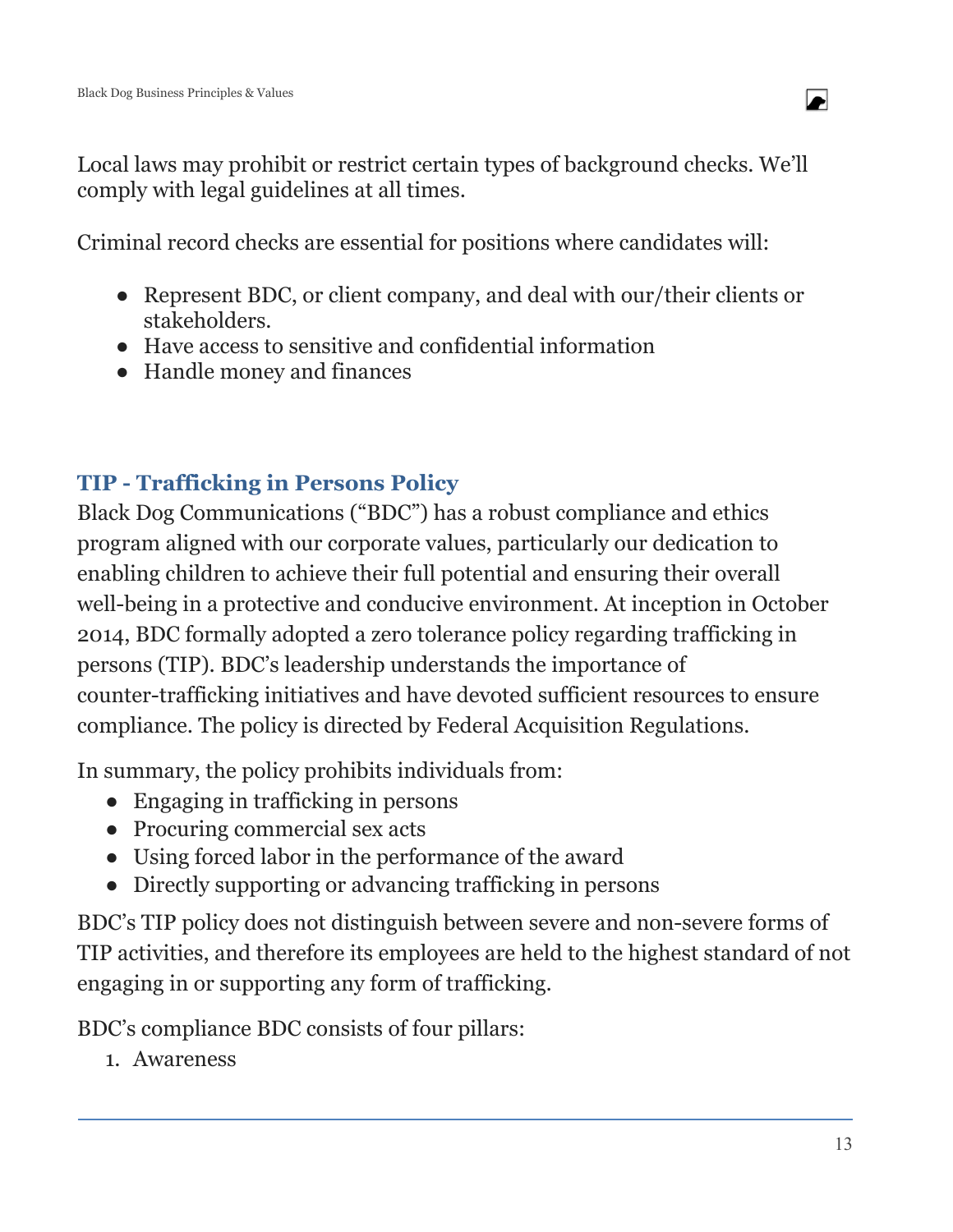- 2. Prevention
- 3. Recognition
- 4. Reporting

## <span id="page-14-0"></span>**Applicability**

BDC's TIP policy applies to all employees, including direct employees, consultants, and volunteers. It also applies to sub-awardees. Where applicable, BDC includes the relevant FAR/Standard Provision clauses in all subcontracts/sub-agreements with sub-awardees and recruiting agents.

BDC will share the responsibility of:

- 1. Ensuring that countertrafficking policies are known to third parties,
- 2. Vetting third parties
- 3. Obtaining certifications from third parties at the proposal stage. Third parties include suppliers, sub-awardees, and recruiting agents.

#### <span id="page-14-1"></span>**Responsibility to Keep Children Safe**

As one in four trafficking victims are children, BDC believes that in a world where children face so many threats of harm, it is our duty to ensure that we, as an organization, do not contribute in any way to harming or placing children at risk. BDC strives to create a professional culture where all employees are aware of issues that specifically face children in the countries where we work, affirmatively prevent harm and protect children, and report concerns so that BDC management may effectively respond.

## <span id="page-14-2"></span>**Trafficking in Persons Compliance Plan**

<span id="page-14-3"></span>**Awareness** – All BDC employees will be required to sign-up to the policy and promote awareness of trafficking activities. As a result of the on-boarding process and understanding the policy, employees and contractors will be able to define trafficking in persons, identify where TIP occurs around the globe, understand the legal framework governing TIP, state what USG clients expect from BDC employees to combat TIP, explain BDC's TIP compliance policy, and know the steps to prevent, recognize, and report trafficking activities.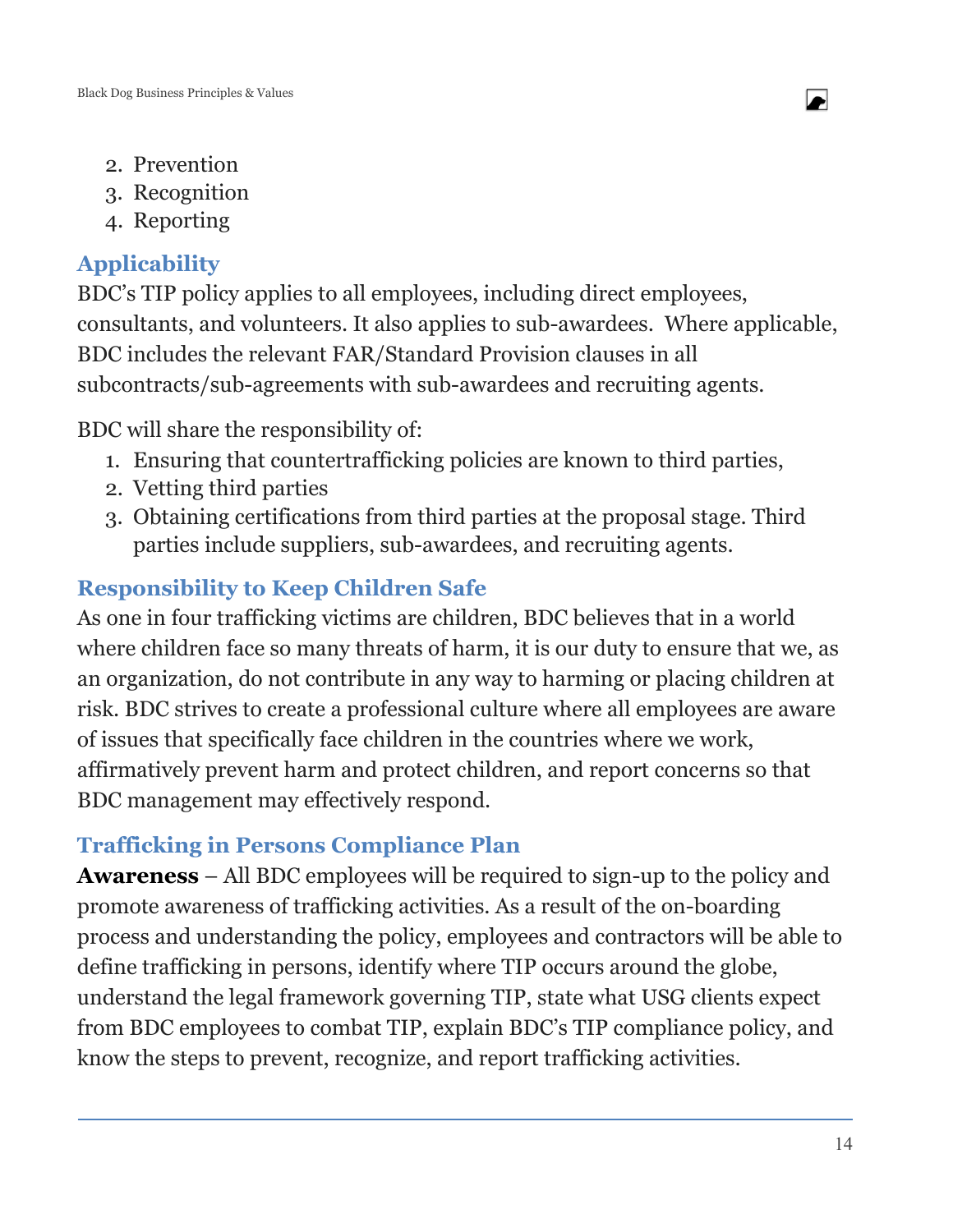BDC will also formally observe UN World Day Against Trafficking in Persons (July 30) and U.S. National Human Trafficking Awareness Day (January 11).

**Prevention** – The BDC management team will keep abreast of local labor law and ensure compliance therewith in countries in which we operate. Sub-awardees, partners, and suppliers will be required to acknowledge having received a copy of the policy and an agreement not to engage in TIP activities.

<span id="page-15-0"></span>BDC already has several standards and controls in place to ensure compliance with the TIP policy, including the Ethics Code of Conduct. The BDC management has recruitment policies that prohibit the use of any fraudulent or misleading recruitment practices. BDC does not charge recruitment fees to any candidate. Job advertisements posted in the U.S. and abroad for USG-funded projects include language to the effect of "BDC does not charge recruitment fees to applicants." Employees hired are paid per established salary ranges that meet or exceed local labor law. All employees are presented a written employment contract in the official language of that country. When BDC hires a third-country national (TCN) or U.S. expatriate to work on a task, they are provided round-trip transportation costs.

As a general rule, BDC does not provide housing to employees. Should this be required, BDC will ensure that any housing meets host country safety standards.

**Recognition** – BDC is committed to working only with sub-recipients and vendors that adopt a zero tolerance policy when it comes to Trafficking in Persons.

<span id="page-15-2"></span><span id="page-15-1"></span>**Reporting** – It is a priority of BDC that it and its employees act ethically and legally. It is therefore very important that any illegal activity or violations of the Trafficking in Persons Policy be promptly brought to the organization's attention. All BDC employees, sub-recipient employees, and suppliers are required to report suspected trafficking-related activity to BDC.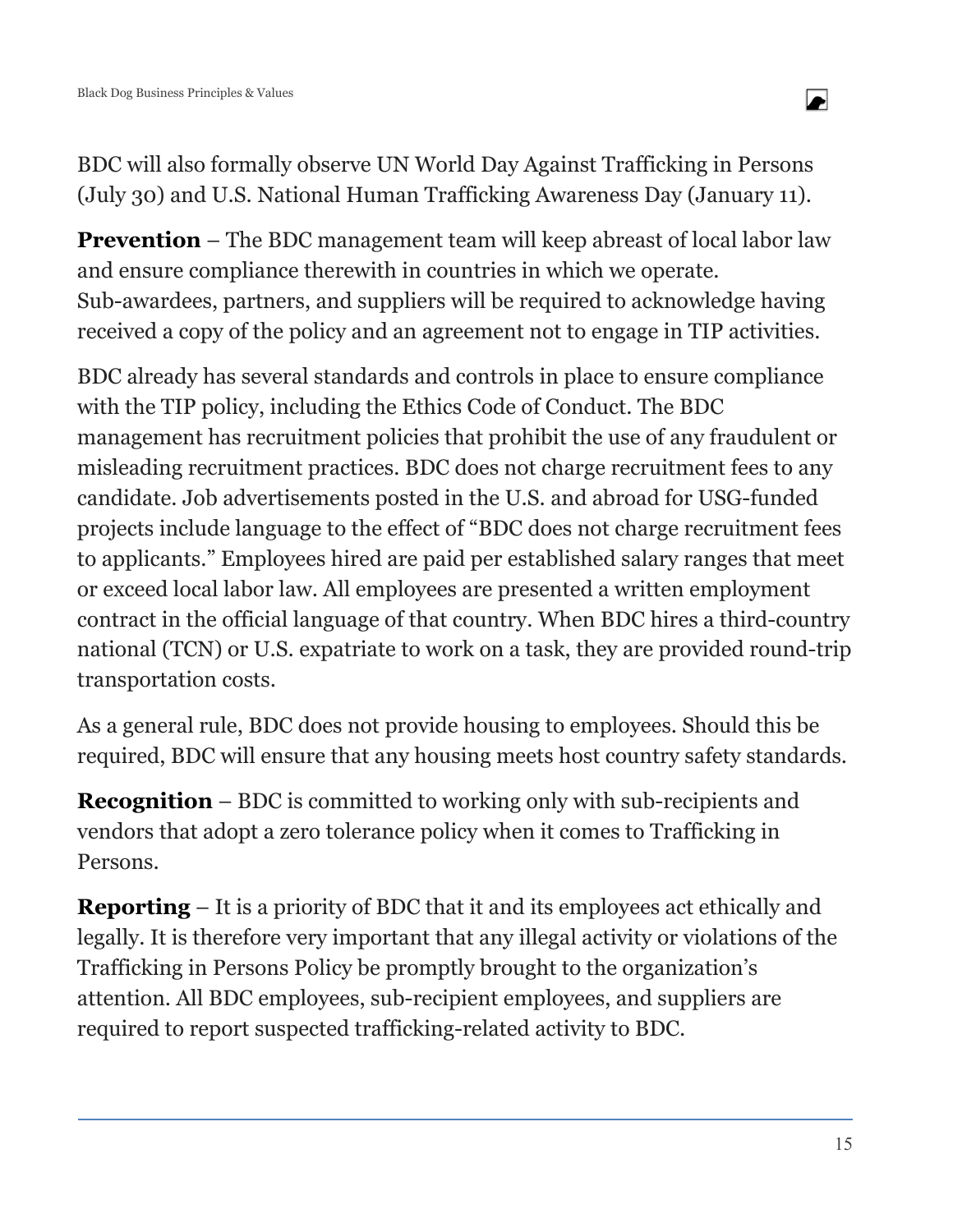Reporting may be made in one of several ways:

- 1. Any supervisor in his/her reporting line
- 2. A member of the Executive Team
- 3. The CEO
- 4. SafeCall, by phone at 1-866-901-3295, online at www.safecall.co.uk/report, or email at [BDC@safecall.co.uk](mailto:plan@safecall.co.uk1) (Refer to the Whistleblower Policy for details on how reports are handled by Safecall)
- 5. Global Trafficking hotline 1-844-BE-FREE

An employee who has any questions regarding this Code or its application to a particular situation should discuss these concerns with any of the persons listed above. BDC employees may report illegal acts or a violation of this policy anonymously. However, anonymous reports must contain enough detailed information to permit the organization to investigate.

It is BDC's policy to promptly and appropriately investigate reports of illegal activity or violations of the Trafficking in Persons Policy. BDC employees must cooperate with these investigations. It is a violation of this policy for BDC employees to prevent, hinder, or delay discovery and full investigation of illegal acts or violations of this Code. To the extent practicable under the circumstances, BDC will take reasonable precautions to maintain the confidentiality of those individuals who report illegal activity or violations of this Code and of those individuals involved in the alleged improper activity, whether or not it turns out that improper acts occurred.

No reprisals or disciplinary action will be taken or permitted against employees for good faith reporting of, or cooperating in the investigation of, illegal acts or violations of this policy. It is a violation of this policy for any BDC employee to punish or conduct reprisals against another employee for making a good faith report of, or cooperating in the investigation of, illegal acts or violations of the TIP Policy. Employees who violate the policy or commit illegal acts are subject to disciplinary action up to and including termination. Employees who report their